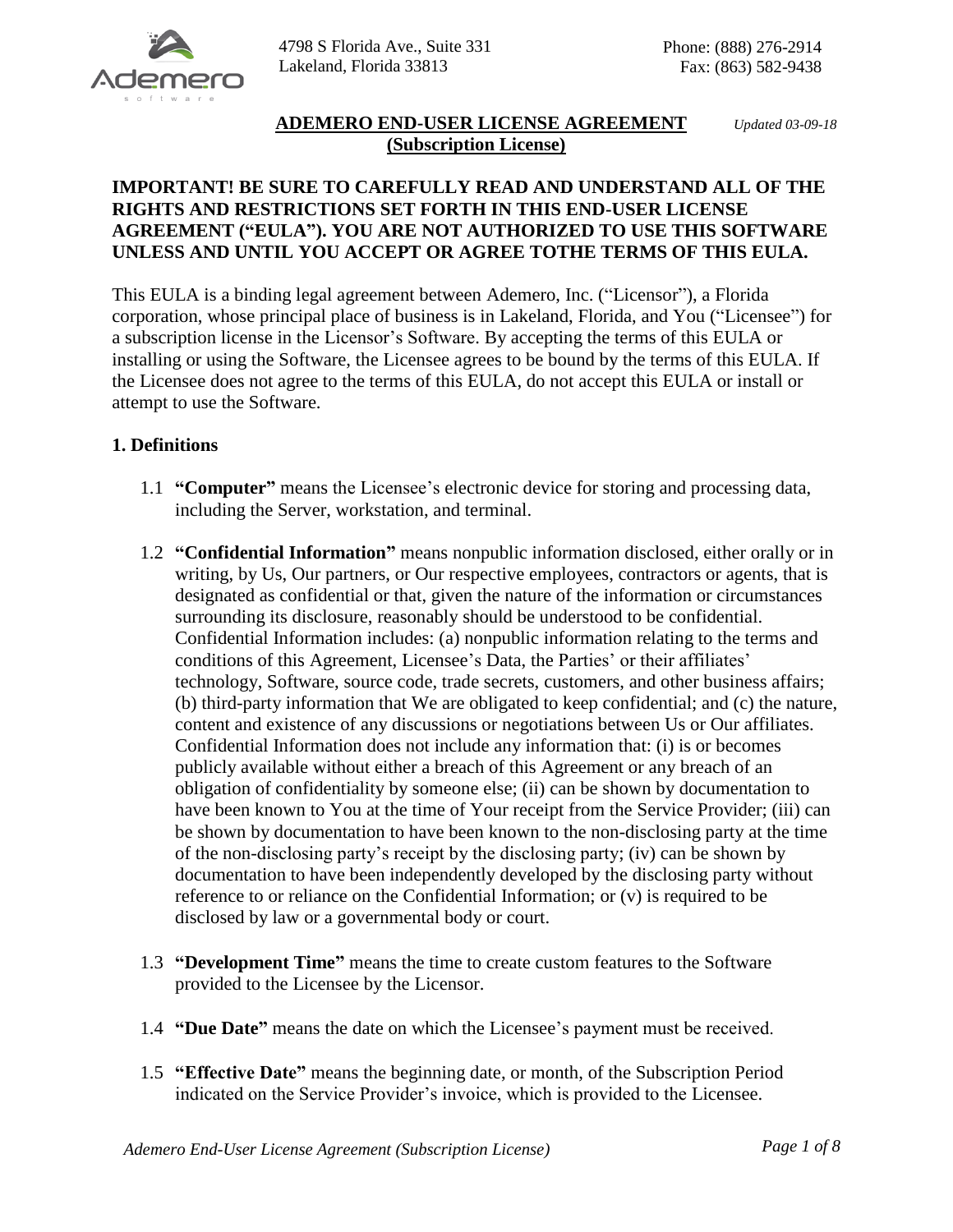

- 1.6 **"Engineering Time"** means the time it takes to implement the Software for the Licensee.
- 1.7 **"Hardware"** means machines and other physical components of a Computer.
- 1.8 **"Licensee"** or **"You"** means the individual or entity that has purchased a subscription license in the Licensor's Software.
- 1.9 **"Licensee's Data"** means any data, information, or material the Licensee provides or submits to the Licensor.
- 1.10 **"Licensor"** means Ademero, Inc. and its affiliates.
- 1.11 **"Parties"** means both the Licensor and the Licensee.
- 1.12 **"Professional Service"** means any customization or configuration that deviates from the standard Software interface.
- 1.13 **"Purchase Date**" means the date the Licensee pays for the Software.
- 1.14 **"Renewal Date"** means the Due Date that is indicated on the Service Provider's renewal invoice, which is provided to the Licensee.
- 1.15 **"Server"** means a computer that manages access to a centralized resource or service in a network.
- 1.16 **"Software"** means Ademero Software product purchased by the Licensee, as listed on the invoice provided to the Licensee, including accompanying computer software, associated media, printed materials and any online or electronic documentations, addons, extensions, libraries, fixes, plug-ins and other related materials and to any and all copies, updates, modifications, functionally-equivalent derivatives or any parts or portions thereof.
- 1.17 **"Subscription Term"** means the period of time for which the Licensee's subscription is valid, as indicated in the applicable invoice.
- 1.18 **"Upgrades"** means minor Software changes, such as the functionality changes, patches, bug fixes, and other modifications, provided by the Service Provider to improve the performance of the Software and related services.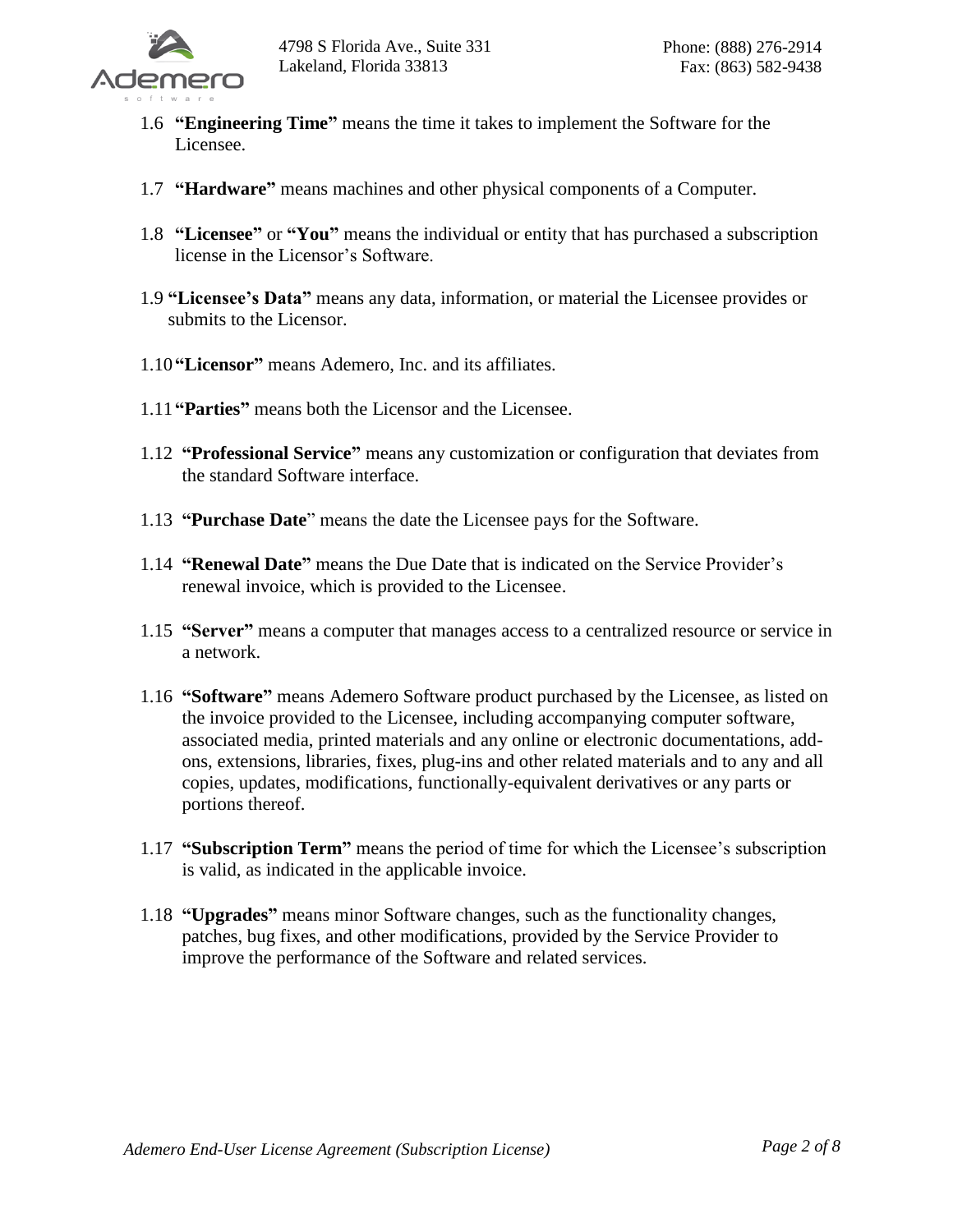

# **2. Ownership**

The Licensee acknowledges the ownership the Software belongs exclusively to the Licensor at all times. This EULA does not constitute a sale of the Software. The Licensee does not receive any rights to any patents, copyrights, trade secrets, trademarks, or other intellectual property rights in the Software. Rights not expressly granted to the Licensee under this EULA are reserved to the Licensor. The Licensee agrees to protect the Software from unauthorized use, reproduction, distribution, or publication in electronic or physical form.

### **3. Grant of License**

This EULA grants the Licensee the following rights:

A. Licensee has a license to use the Software for the Subscription Term;

B. Licensee shall install, use, access, display and run only one copy of the Software on a single Computer;

C. Licensee must acquire a license for each concurrent user by which the Software is accessed, displayed or utilized;

D. Licensee's rights under this EULA are worldwide, non-exclusive, and non-transferable;

E. Licensee's information, that can be extracted without damaging the Licensor's Confidential Information, that is stored within the Software belongs to the Licensee; and

F. Licensee shall have access to the documents stored within the Software at no additional charge other than the purchase price during the Subscription Term.

#### **4. License Restrictions**

This EULA restricts the Licensee from the following actions:

A. Providing, making available to, or permitting other individuals to use the Software, except under the terms listed above, either in whole or part;

B. Modifying, translating, reverse engineering, decompiling, disassembling, creating derivative works, or otherwise attempting to derive the source code based upon the Software;

C. Copying, reproducing, republishing, uploading, posting, or transmitting the Software;

D. Licensing, selling, renting, leasing, transferring, sublicensing, distributing, or otherwise transferring rights to the Software; or

E. Removing any proprietary notices or labels on the Software.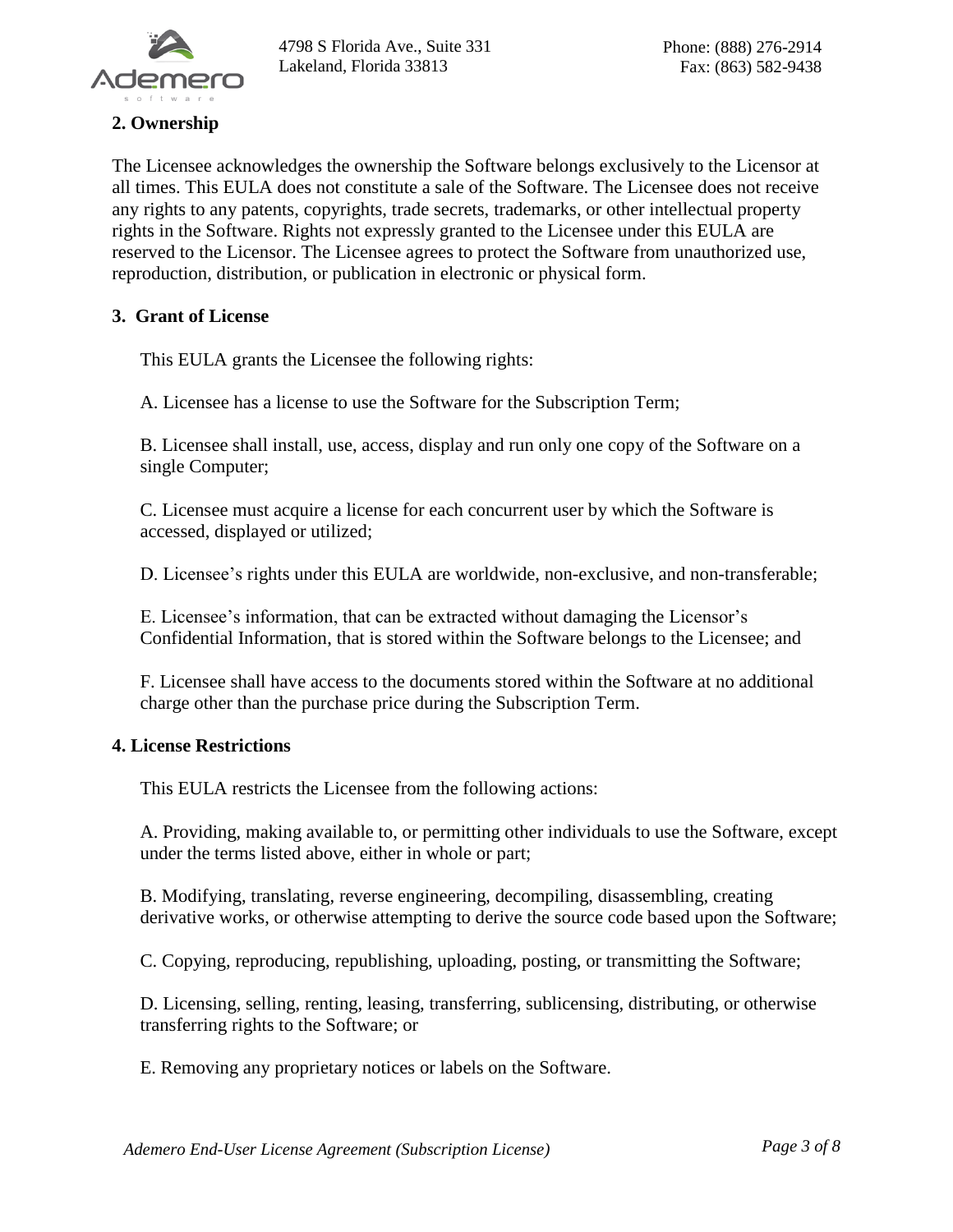

## **5. Export Restriction**

The Licensee shall not export, ship, transmit or re-export the Software in violation of any applicable law or regulation, including but not limited to Export Administration Regulations issued by the U.S. Department of Commerce.

# **6. Copyright**

The Software is protected by United States copyright laws and international copyright treaties, as well as other intellectual property laws and treaties, and is the sole and exclusive property of the Licensor.

# **7. Confidentiality**

The Licensee acknowledges that the existence of this EULA, the terms and conditions herein, the transactions contemplated hereby and other information, including but not limited to technical and financial information that the Licensee have received or will receive in connection with this EULA, is Confidential Information. The Licensee shall use reasonable diligence, no less than the degree of care which the Licensee uses in respect to its own confidential and proprietary information of like nature, to prevent the unauthorized disclosure, reproduction or distribution of such Confidential Information to any other individual, corporation or entity.

# **8. Term; Effective Date**

Unless stated otherwise, this Agreement shall become effective on the Effective Date and remain effective until the subscription lapses or terminates.

### **9. Price and Payment**

The Licensee must pay the license fee agreed upon by the Parties by the Due Date or Renewal Date indicated in the applicable invoice sent to the Licensee by the Licensor.

### **10. Termination**

This license shall remain in force for the Subscription Term so long as, and to the extent that, the Licensee remains current in the payment of all required fees and otherwise is in full compliance with this EULA. In the event of any material breach by the Licensee of any of this EULA, or of any failure by the Licensee to timely pay required fees when due, the license shall automatically terminate, and the Licensee shall not be granted access to the Software. The license shall terminate when the Subscription Term expires, unless the Licensee renews the license prior to the expiration of the Subscription Term. The Licensee has the discretion to terminate the license at any time; however, the Licensee is not entitled to a refund if the Licensee terminates the Subscription beyond thirty (30) days of Purchase Date. Immediately upon expiration or termination of the Subscription for any reason, the Licensee may request for the Licensee's Data that is not Confidential Information; however, the request must be to the Licensor within thirty (30) of the date of expiration or termination. After thirty (30) days of the date of expiration or termination, the Licensee's Data shall be erased and permanently destroyed, and the Licensor shall not be liable to the Licensee for destruction of or access to the Licensee's Data.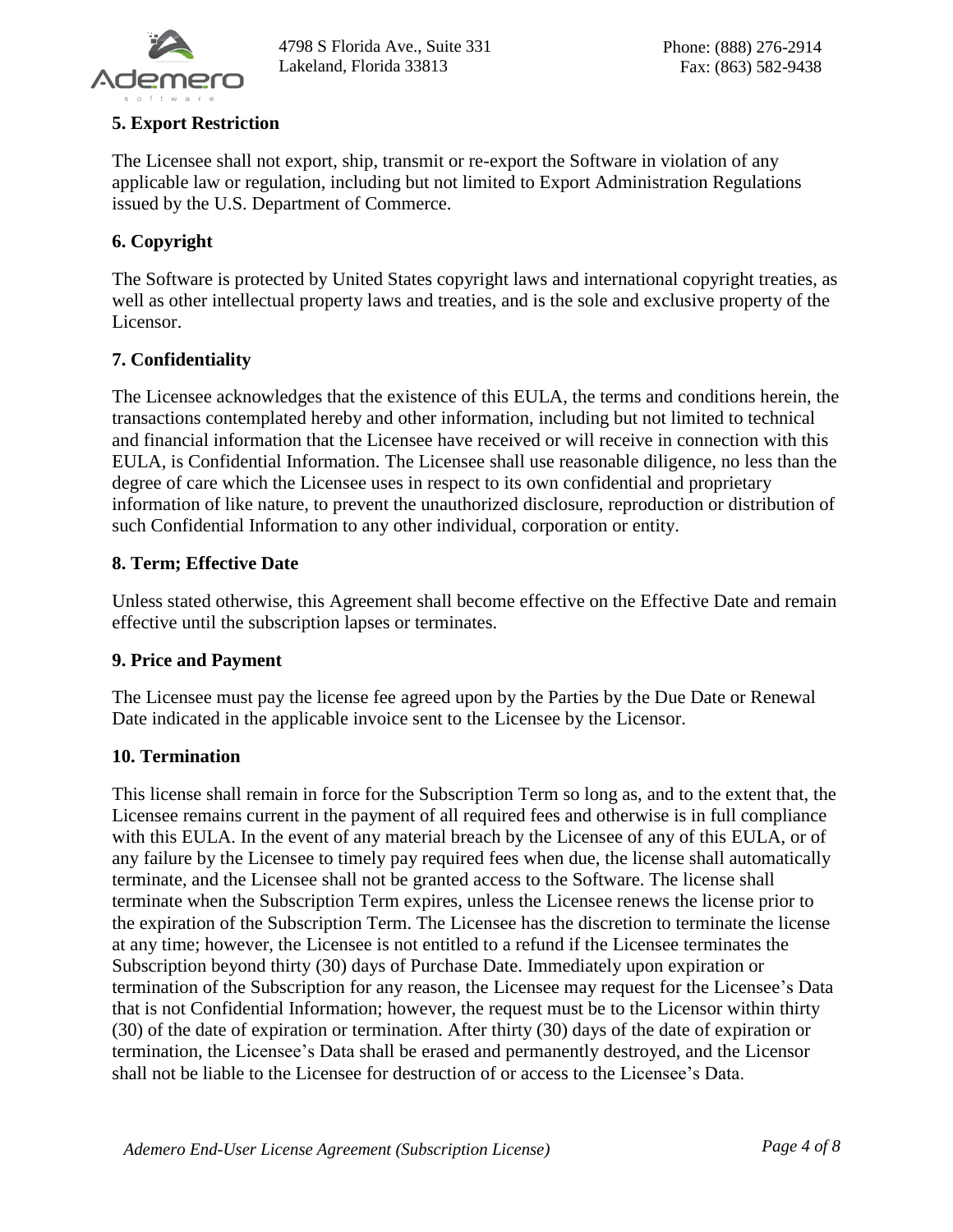

### **11. Renewal**

The Licensee must renew the license before the Subscription Term expires; if the Licensee does not renew the subscription before the Subscription Term expires, the license terminates automatically. The Licensee must pay the license fee, as indicated in the invoice provided by the Licensor to the Licensee, to continue to have a license, and access, to the Software. The renewed licensed shall be subject to the terms of this EULA, unless this EULA is superseded by a different EULA accompanying such license renewal of the Software.

### **12. Refund Policy**

12.1 Software License: If the Licensee is not satisfied with the Software, the Licensee may request a refund within thirty (30) days of the Purchase Date. After the thirty-day period, the Licensee is not entitled to receive a refund. If the Licensee requests a refund during the thirty-day period, the Licensee shall receive the Purchase Price of the Software License minus the Licensor's costs associated with providing and maintaining the use and availability of the Software.

12.2 Professional Service: If the Licensee has purchased Professional Service(s) (i.e., Engineering Time and/or Development Time), the Licensee may request a refund for such service(s) for any reason within thirty (30) days of the Purchase Date. After the thirty-day period, the Licensee is not entitled to receive a refund. If the Licensor has started professional service(s) any time before the Licensee requests a refund, regardless if the refund request is made within thirty (30) days of Purchase Date, the Licensee is not entitled to receive a refund.

*For this provision only, professional service(s) shall be deemed to have started when the Licensor, in good faith, has invested more than two (2) hours on the service(s) agreed upon by the Parties. Prior to the Licensee's refund request, the Licensor is not responsible for providing the Licensee with notice of when the Licensor has reached the two-hour threshold.*

If the Licensee requests a refund during the thirty-day period and prior to the Licensor's investment of at least two hours into Professional Service, the Licensee shall receive the Purchase Price of the Professional Service minus the Licensor's cost of labor used for such Professional Service prior to the Licensee's refund request.

12.3 Hardware: The Licensee shall not receive a refund for any Hardware purchased from the Licensor.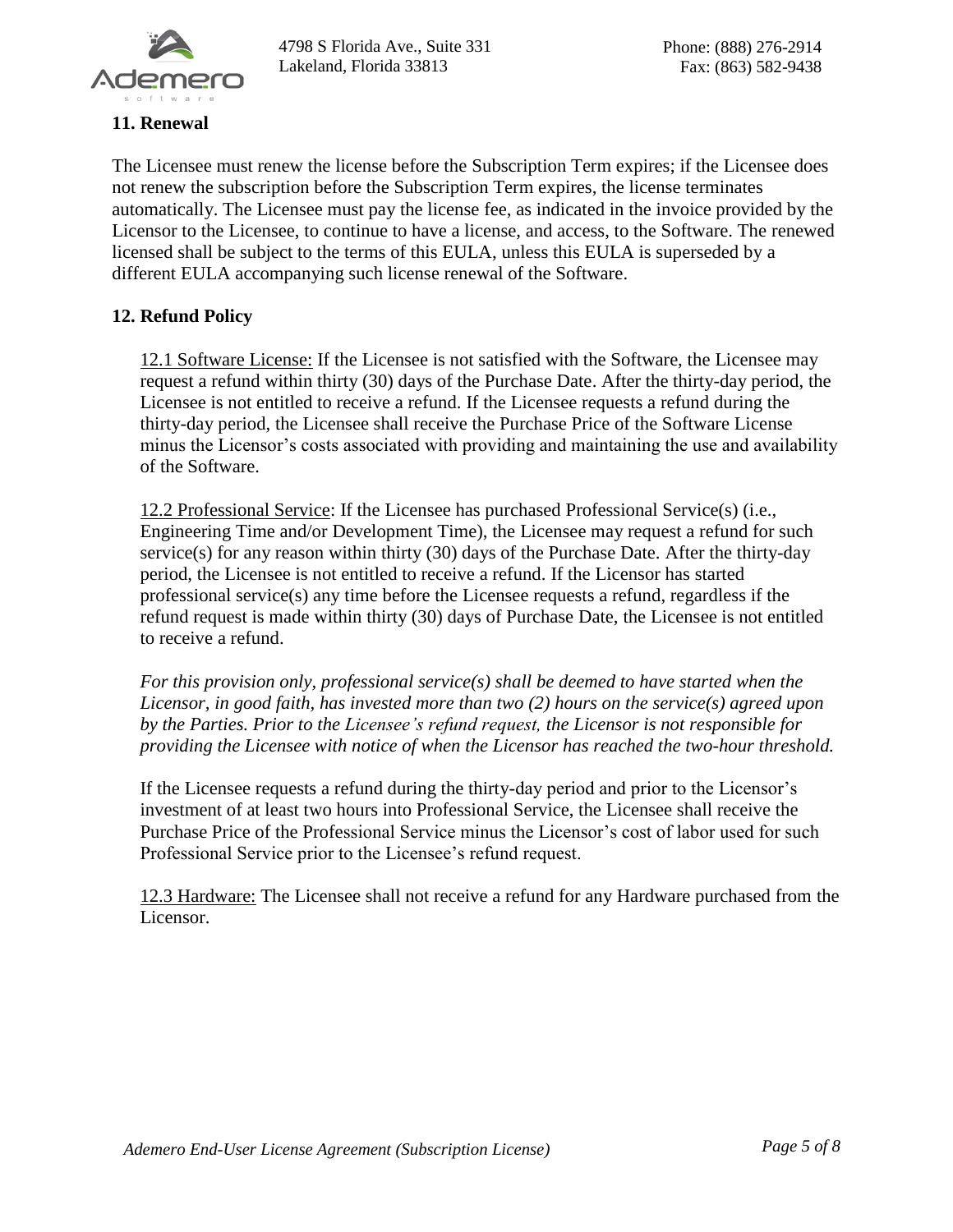

### **13. Support Services**

The Licensor shall provide technical support services to the Licensee, in accordance to the **Service Level Agreement**, for the Subscription Term. After the Subscription Term, if the Licensee fails to renew its license, the technical support shall terminate.

Any supplemental Software service provided to the Licensee as a part of technical support shall be considered part of the Software and subject to the terms of this EULA, unless this EULA is superseded by a further EULA accompanying such supplemental Software. With respect to technical information the Licensee provides to the Licensor as part of the technical support, the Licensor may use such information for its business purposes, including for product support and development. The Licensor shall not utilize such technical information in a form that personally identifies the Licensee except to the extent necessary to provide the Licensee with technical support.

### **14. Replacements, Modifications and Upgrades**

At the request from the Licensee, the Licensor may, for a fee, replace, modify or upgrade the Software. When accepted by the Licensee, any such replacement or modification of or upgrade to the Software shall be considered part of the Software and subject to the terms of this EULA, unless this EULA is superseded by a further EULA accompanying such replacement or modified version of or upgrade to the Software.

#### **15. Automatic Software Updates**

The Licensor may, for no additional cost to the Licensee, provide Updates to the Software to keep the Software at peak performance. The Licensor may provide Updates without providing any additional notice to or receiving any additional consent from the Licensee. The Licensee consents to the automatic Updates, if any, and such Updates shall be deemed part of the Software and subject to the terms of this EULA, unless this EULA is superseded by a further EULA accompanying such Updates.

#### **16. Disclaimer of Warranties**

**THE LICENSEE AGREES THAT THE SOFTWARE IS PROVIDED TO THE LICENSEE "AS IS," WITHOUT WARRANTY OF ANY KIND, EXPRESS OR IMPLIED, AND TO THE MAXIMUM EXTENT PERMITTED BY APPLICABLE LAW NEITHER THE LICENSOR NOR ITS PARTNERS OR REDISTRIBUTORS MAKE ANY REPRESENTATIONS OR WARRANTIES, EXPRESS OR IMPLIED, INCLUDING BUT NOT LIMITED TO WARRANTIES OF MERCHANTABILITY OR FITNESS FOR A PARTICULAR PURPOSE, OR THAT THE SOFTWARE WILL NOT INFRINGE ANY THIRD-PARTY PATENTS, COPYRIGHTS, TRADEMARKS, OR OTHER RIGHTS. THE LICENSOR DOES NOT WARRANT THAT THE OPERATION OF THE SOFTWARE WILL BE UNINTERRUPTED OR ERROR-FREE.**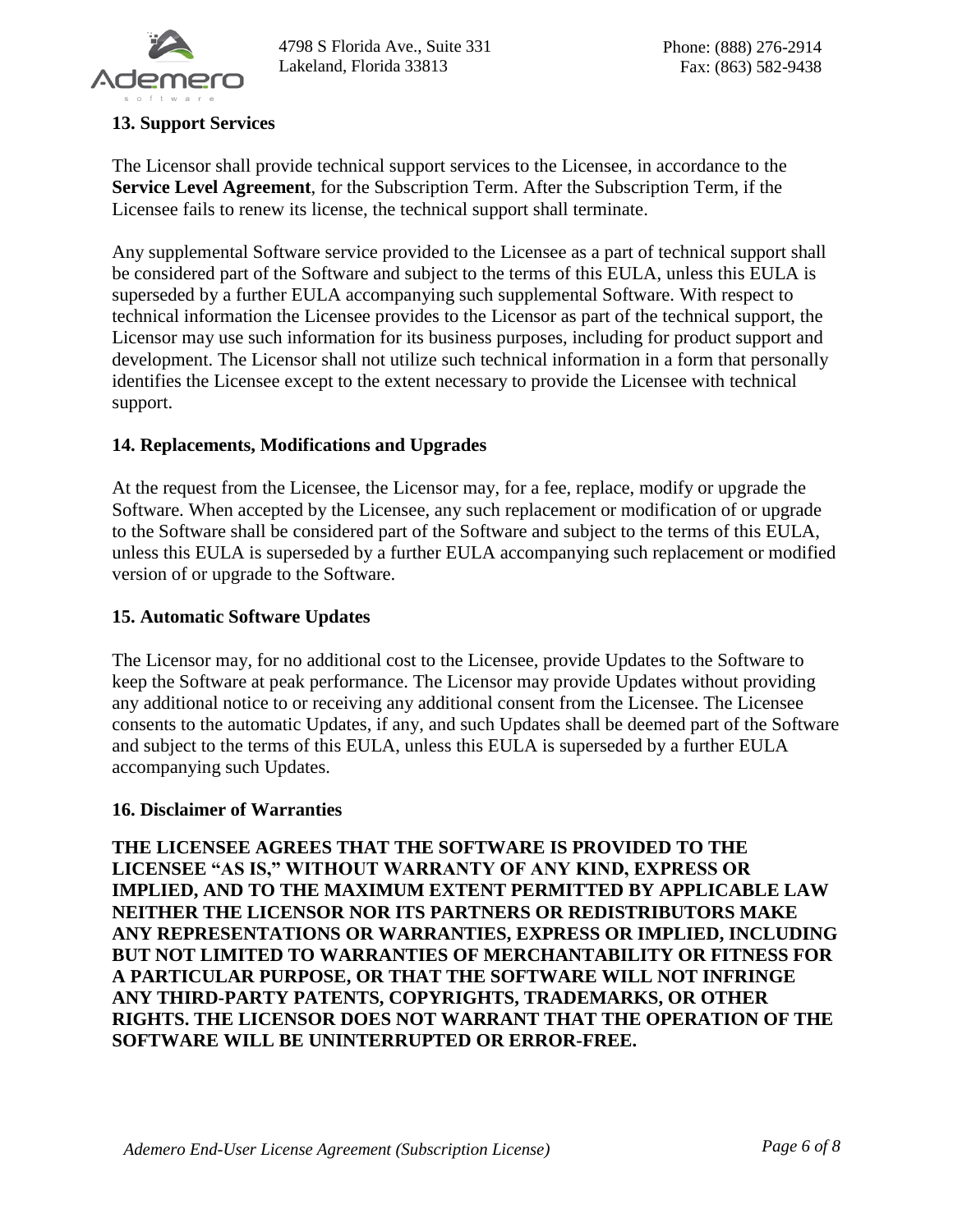

#### **17. Limitation of Liability and Damages**

**IN NO EVENT WILL THE LICENSOR BE LIABLE FOR ANY LOSSES OR DAMAGES INCURRED BY THE LICENSEE, WHETHER DIRECT, INDIRECT, INCIDENTAL, SPECIAL, EXEMPLARY OR CONSEQUENTIAL, INCLUDING BUT NOT LIMITED TO VIRUSES THAT MAY INFECT THE LICENSEE'S COMPUTER(S) LOSS OR ANTICIPATED PROFITS OR SAVINGS, INTERRUPTION TO BUSINESS, LOSS OF BUSINESS OPPORTUNITIES, LOSS OF BUSINESS INFORMATION, THE COST OF RECOVERING SUCH LOST INFORMATION, THE COST OF SUBSTITUTE INTELLECTUAL PROPERTY OR ANY OTHER PECUNIARY LOSS ARISING FROM THE USE OF, OR THE INABILITY TO USE, THE SOFTWARE REGARDLESS OF WHETHER THE LICENSEE HAS ADVISED THE LICENSOR OR THE LICENSOR HAS ADVISED THE LICENSEE OF THE POSSIBILITY OF SUCH DAMAGES. THE FOREGOING LIMITATIONS APPLY REGARDLESS OF THE CAUSE OR CIRCUMSTANCES GIVING RISE TO SUCH LOSS, DAMAGE, OR LIABILITY, EVEN IF SUCH LOSS, DAMAGE, OR LIABILITY IS BASED ON NEGLIGENCE OR OTHER TORTS OR BREACH OF CONTRACT.**

#### **18. Applicable Law**

The Parties agree that this EULA shall be governed by, construed, and interpreted in accordance with the laws of Florida. The Parties agree that the provisions of the Uniform Computer Information Transactions Act ("UCITA"), as it hereafter may be in effect in any jurisdiction, shall not apply to this EULA, and the Parties waive any and all rights they may have under any laws adopting UCITA in any form.

#### **19. Arbitration**

Any dispute, controversy, or claim arising under this EULA, or breach, termination, or invalidation thereof, that cannot be settled through good faith negotiations by the Parties, shall be subject to binding arbitration held in Lakeland, FL (USA), by a single Arbitrator agreed upon by the Parties, under the commercial arbitration rules of the American Arbitration Association (AAA). The Arbitrator shall have the authority to grant injunctive relief and specific performance to enforce the terms of this EULA. Judgment on any award rendered by the Arbitrator may be entered in any court of competent jurisdiction in Florida only.

#### **20. Severability**

If any term or provision of this EULA is found to be unenforceable or invalid under applicable law, such term(s) or provision(s) shall be limited, narrowed and modified to the least extent necessary to render it(them) enforceable and valid. If necessary, the unenforceable or invalid term(s) or provision(s) shall be eliminated from this EULA, and the remaining provisions shall remain in full force and effect.